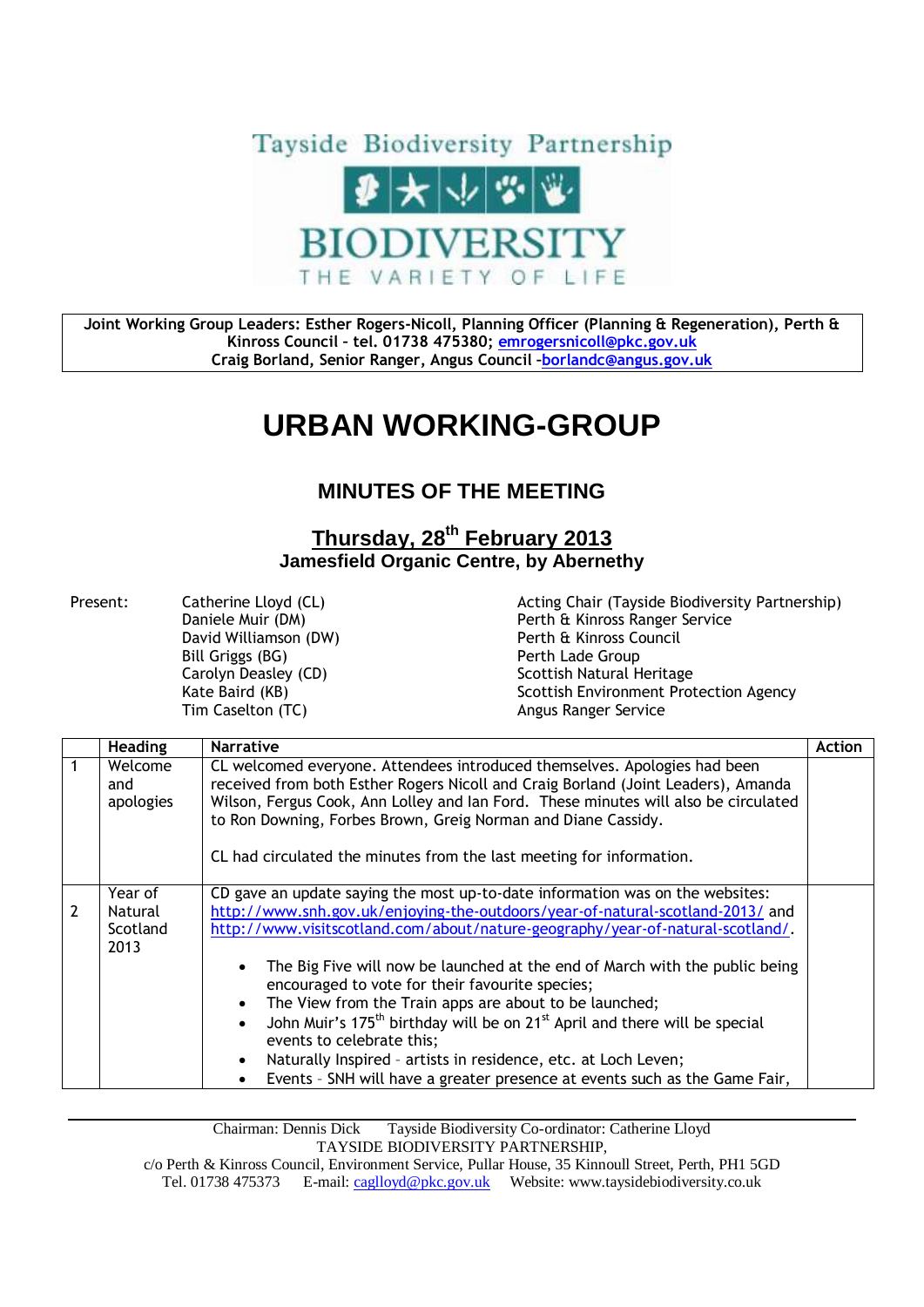| $\overline{3}$ | <b>TBP</b><br>Seminar:<br>Putting the<br><b>Buzz</b> into<br>Biodiversity | Dundee Food & Flower Show, etc. There is to be a Nature Festival at<br>Battleby (Ewen Cameron co-ordinating this) and Spring Wildlife to Watch in<br>Tayside.<br>There will be focussed grant aid for projects, i.e. Nature, Creativity & Culture,<br>Young People, John Muir, supporting events, etc. Ewen is the first contact for this:<br>ewen.cameron@snh.gov.uk.<br>Over 90 people attended the event at Battleby on 1 <sup>st</sup> December 2012 and the<br>feedback was very good. The People & Communications Working Group will be<br>analysing the training needs and project suggestions to feed into the LBAP Review.                                                                                                                                                                                                                                                                                                                                                                                                                                                                                                                                                                                                                                                                                                                                                                                                                                                                                                                                                                                                                                                                                                                                                                                                                                                                                                                                                                                                                                                                                                                                                                                                                                                                                                                                                                                                                                                                                                                                                                                                                                                                                         |           |
|----------------|---------------------------------------------------------------------------|-----------------------------------------------------------------------------------------------------------------------------------------------------------------------------------------------------------------------------------------------------------------------------------------------------------------------------------------------------------------------------------------------------------------------------------------------------------------------------------------------------------------------------------------------------------------------------------------------------------------------------------------------------------------------------------------------------------------------------------------------------------------------------------------------------------------------------------------------------------------------------------------------------------------------------------------------------------------------------------------------------------------------------------------------------------------------------------------------------------------------------------------------------------------------------------------------------------------------------------------------------------------------------------------------------------------------------------------------------------------------------------------------------------------------------------------------------------------------------------------------------------------------------------------------------------------------------------------------------------------------------------------------------------------------------------------------------------------------------------------------------------------------------------------------------------------------------------------------------------------------------------------------------------------------------------------------------------------------------------------------------------------------------------------------------------------------------------------------------------------------------------------------------------------------------------------------------------------------------------------------------------------------------------------------------------------------------------------------------------------------------------------------------------------------------------------------------------------------------------------------------------------------------------------------------------------------------------------------------------------------------------------------------------------------------------------------------------------------------|-----------|
| $\overline{4}$ | <b>PRIORITY</b><br><b>PROJECT</b><br><b>UPDATES</b>                       | <b>Community Gardens, Orchards and Allotments</b><br>In Perth & Kinross there have been six community workshops on this<br>$\bullet$<br>subject, run by Perth & Kinross Council; all were very well attended. CL<br>ran one for Wildlife Gardening which proved popular.<br>There is one new allotment at Crieff, with another two awaiting planning<br>$\bullet$<br>permission (Tulloch and Letham, Perth) - further details:<br>www.pkc.gov.uk/allotments. It was suggested a further allotment at<br>Muirton had been proposed; DW to look into this.<br>A new Toolbox Share Scheme is being set up. Diane Cassidy would<br>$\bullet$<br>appreciate any advice on where to site them; she has found places in Crieff<br>and Pitlochry. If anyone can help, please contact her via<br>DCassidy@pkc.gov.uk.<br>CL reported on the Urban Fruit Harvesting aspect of orchards, confirming<br>$\bullet$<br>that Abundance Sheffield has been joined by a number of other cities,<br>including Edinburgh. Transition Edinburgh is undertaking something similar.<br>Forth Environment Link is running its Scrumpers' Network which the TBP<br>hopes to emulate in due course.<br>CL attended the UK Steering Group for Traditional Orchards HAP last<br>autumn (at its first meeting in Scotland) and reported back on Tayside<br>progress. She also presented a written report on "A Contextual Update on<br>the Scottish Biodiversity Strategy" in relation to traditional orchards in<br>Scotland<br><b>Urban Grassland Management</b><br>• TC said that the Monifieth Wildflower Meadow Project is currently causing<br>problems as it is proving very expensive to set up.<br>DW reported on the progress of the new Muirton Buzzing Project, funded by<br>PKC and SITA TBAF and being run in conjunction with Buglife Scotland.<br>Wildflower seeds from Scotia Seeds were sown last year and looked<br>excellent during the season, despite the poor weather. DW and Suzanne<br>Bairner of Buglife will be working to create bee banks this year, regular<br>monitoring will be undertaken and the local community engaged. The first<br>school talk in May/June will involve the children also helping plant out the<br>plantplugs on order. CL has arranged for Buglife to also give a presentation<br>to PKC staff on the value of brownfields for biodiversity.<br>Tayside Green Graveyard Initiative<br>DW reported on the ongoing progress of the Perth & Kinross Council<br>graveyard projects, plus the Perth & Kinross Heritage Trust<br>churchyard/biodiversity projects. The soil in many churchyards proved too<br>rich last year, so low-growing wildflowers will be grown on this year to<br>remedy this. | <b>DW</b> |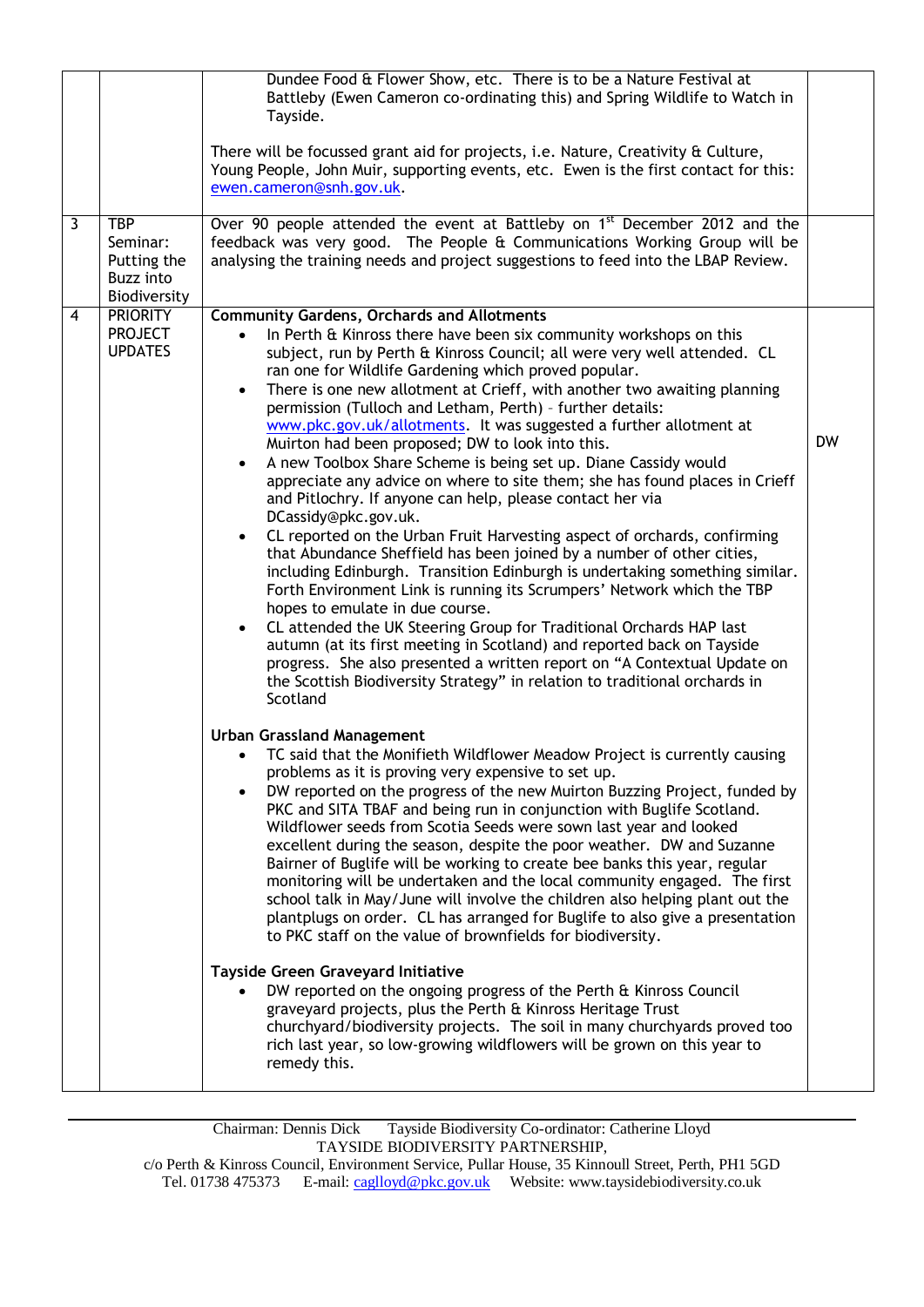| TC pointed out that Landlife, the Liverpool-based charity, employs two ecologists<br>and will provide wildflower seeds of Scottish provenance. They tend to be cheaper<br>than Scotia Seeds. DW to look into this.                                                                                                                                                                                                                                                                                                                                                                                                                                                                                                                                                                                                                                                                                                                                                                                                                                                                                                                                                                                                                                                                                                                                                                                                                                                                                                                                                                                            | <b>DW</b>        |
|---------------------------------------------------------------------------------------------------------------------------------------------------------------------------------------------------------------------------------------------------------------------------------------------------------------------------------------------------------------------------------------------------------------------------------------------------------------------------------------------------------------------------------------------------------------------------------------------------------------------------------------------------------------------------------------------------------------------------------------------------------------------------------------------------------------------------------------------------------------------------------------------------------------------------------------------------------------------------------------------------------------------------------------------------------------------------------------------------------------------------------------------------------------------------------------------------------------------------------------------------------------------------------------------------------------------------------------------------------------------------------------------------------------------------------------------------------------------------------------------------------------------------------------------------------------------------------------------------------------|------------------|
| <b>Green/Living Roofs</b><br>DW confirmed that Invergowrie primary school was currently being built<br>and will have a green roof; it would be good to know of more examples<br>within Tayside.                                                                                                                                                                                                                                                                                                                                                                                                                                                                                                                                                                                                                                                                                                                                                                                                                                                                                                                                                                                                                                                                                                                                                                                                                                                                                                                                                                                                               | All              |
| <b>Sand Martins in Tayside</b><br>No progress                                                                                                                                                                                                                                                                                                                                                                                                                                                                                                                                                                                                                                                                                                                                                                                                                                                                                                                                                                                                                                                                                                                                                                                                                                                                                                                                                                                                                                                                                                                                                                 |                  |
| <b>Tayside Swift Survey/Project</b><br>The Swift Interest Group was looking into a texting survey which would fit<br>in well with the Carse of Gowrie Swift Conservation pilot project (being run<br>by the CoG Sustainability Group in conjunction with the TBP). Following<br>the Urban meeting, it was confirmed funding has been granted for the<br>pilot project to go ahead.<br>DM confirmed that single species conservation would not feature in the<br>PKC's Greenspace Rangers' work plan from April onwards, so all work with<br>swifts would have to be undertaken on a voluntary basis. Dundee input<br>would continue as there is a keen volunteer based in the city. Hillcrest<br>Housing Association is still engaged with the Interest Group.<br>DM said that numbers of volunteers fluctuated each year, the most<br>$\bullet$<br>successful year attracting 53 volunteers. The Aberfeldy walk last year<br>proved successful with new swift nest sites being discovered. A very rainy<br>walk in Errol for the Braes of the Carse Group (and others) led to the<br>proposal for the citizen science pilot project during 2013.<br>There needs to be greater use made of the two sets of swift display banners<br>$\bullet$<br>in 2013 - please contact DM or CL if you have any suggestions on venues for<br>the banners.<br>No work had yet been completed on improving the hirundine postcard and<br>$\bullet$<br>transferring it into a poster format. It was agreed this was now urgent to<br>complete and print ahead of the birds returning this spring. DM to design<br>the poster. | All<br><b>DM</b> |
| <b>Angus School Bats Project</b><br>Deferred to August 2013 owing to CB's long-term sick leave.                                                                                                                                                                                                                                                                                                                                                                                                                                                                                                                                                                                                                                                                                                                                                                                                                                                                                                                                                                                                                                                                                                                                                                                                                                                                                                                                                                                                                                                                                                               |                  |
| <b>Urban Watercourse Initiatives</b><br>The Dighty - no report from AL<br>The Perth Lade - BG reported that the Perth Lade Group was considering<br>becoming a charity, but there would be a delay in undertaking this. They<br>had already drawn up a very good list of objectives and have a good action<br>plan agreed. There is to be an annual litter pick involving schools and the<br>local community. BG said he had seen a kingfisher on the lade the other<br>day; CL reminded everyone that the Bat Conservaiton Trust and PKC Ranger<br>Service ran a Bat Survey along the lade some years ago. BG mentioned that<br>SSE staff walk the lade during their lunch time and after work. He also<br>wondered if water voles were back on the lade as someone thought they<br>had seen one recently.                                                                                                                                                                                                                                                                                                                                                                                                                                                                                                                                                                                                                                                                                                                                                                                                   |                  |
| The Perth Lade management plan had yet to go out to public consultation,<br>but it was a very good document and would prove useful in the future. BG<br>was asked if he could provide a pdf version of the plan for the Urban group<br>members.                                                                                                                                                                                                                                                                                                                                                                                                                                                                                                                                                                                                                                                                                                                                                                                                                                                                                                                                                                                                                                                                                                                                                                                                                                                                                                                                                               | <b>BG</b>        |
|                                                                                                                                                                                                                                                                                                                                                                                                                                                                                                                                                                                                                                                                                                                                                                                                                                                                                                                                                                                                                                                                                                                                                                                                                                                                                                                                                                                                                                                                                                                                                                                                               |                  |

Chairman: Dennis Dick Tayside Biodiversity Co-ordinator: Catherine Lloyd TAYSIDE BIODIVERSITY PARTNERSHIP, c/o Perth & Kinross Council, Environment Service, Pullar House, 35 Kinnoull Street, Perth, PH1 5GD

Tel. 01738 475373 E-mail[: caglloyd@pkc.gov.uk](mailto:caglloyd@pkc.gov.uk) Website: www.taysidebiodiversity.co.uk